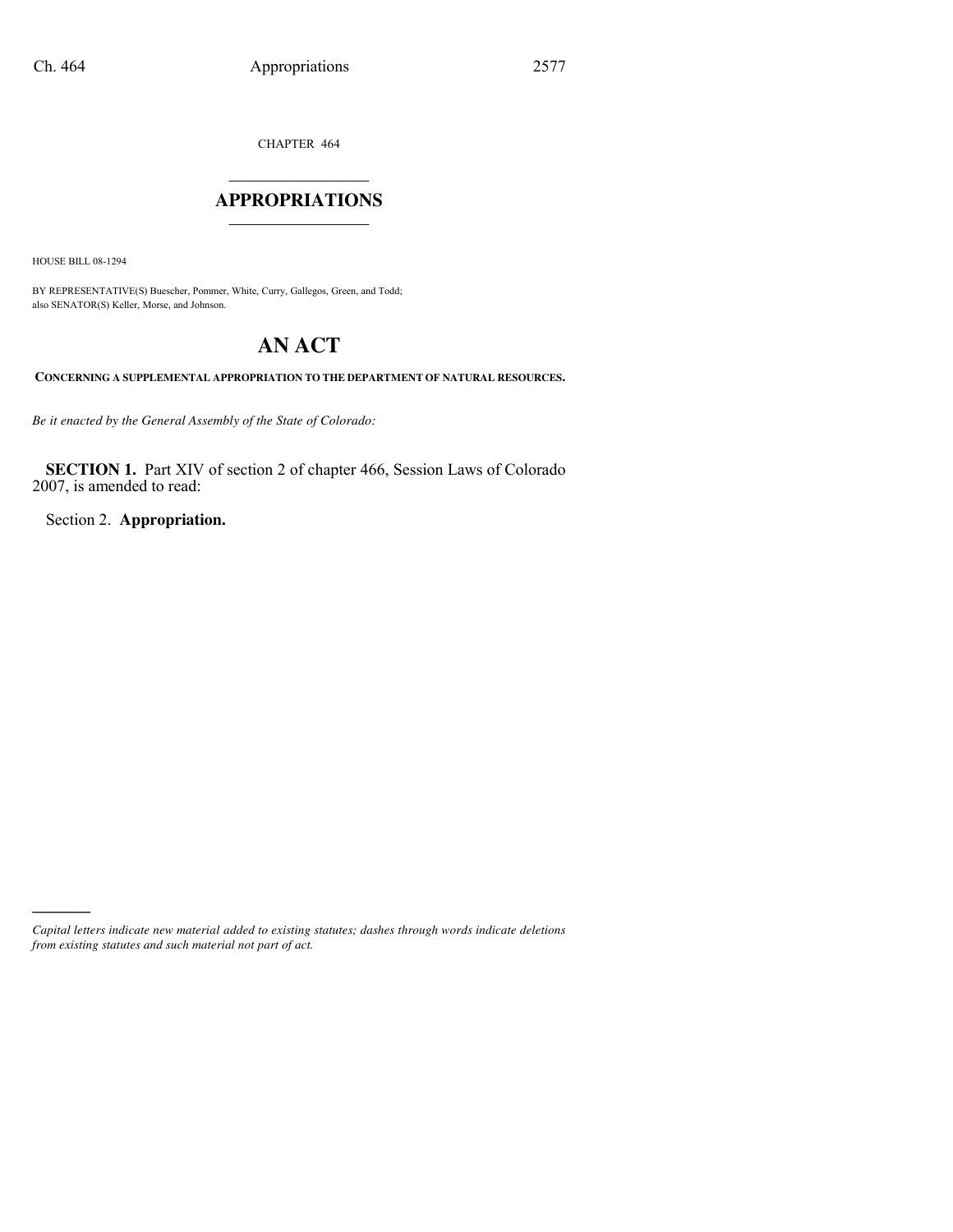|                   |       | APPROPRIATION FROM |               |              |               |                |  |  |  |
|-------------------|-------|--------------------|---------------|--------------|---------------|----------------|--|--|--|
| <b>ITEM &amp;</b> | TOTAL | GENERAL            | GENERAL       | <b>CASH</b>  | CASH          | <b>FEDERAL</b> |  |  |  |
| <b>SUBTOTAL</b>   |       | <b>FUND</b>        | <b>FUND</b>   | <b>FUNDS</b> | <b>FUNDS</b>  | <b>FUNDS</b>   |  |  |  |
|                   |       |                    | <b>EXEMPT</b> |              | <b>EXEMPT</b> |                |  |  |  |
|                   |       |                    |               |              |               |                |  |  |  |

# **PART XIVDEPARTMENT OF NATURAL RESOURCES**

# **(1) EXECUTIVE DIRECTOR'S OFFICE**

|  |  | (A) Administration and Information Technology |  |
|--|--|-----------------------------------------------|--|
|--|--|-----------------------------------------------|--|

| Personal Services                                     | 4,963,165            |           | $2,356,469(T)^a$       | $2,606,696(T)^a$     |         |
|-------------------------------------------------------|----------------------|-----------|------------------------|----------------------|---------|
|                                                       | $(60.6$ FTE)         |           |                        |                      |         |
| Health, Life, and Dental                              | 6,704,124            | 1,614,859 | 1,458,016 <sup>b</sup> | 3,179,794°           | 451,455 |
| Short-term Disability                                 | 118,210              | 25,925    | 28,829 <sup>b</sup>    | $51,154^{\circ}$     | 12,302  |
| H.B. 04-257 Amortization                              |                      |           |                        |                      |         |
| <b>Equalization Disbursement</b>                      | 1,078,513            | 232,658   | $262,590^b$            | $469,702^{\circ}$    | 113,563 |
| S.B. 06-235 Supplemental<br>Amortization Equalization |                      |           |                        |                      |         |
| Disbursement                                          | 214,102              | 41,546    | $51,042^b$             | $97.855^{\circ}$     | 23,659  |
| Salary Survey and Senior                              |                      |           |                        |                      |         |
| <b>Executive Service</b>                              | 3,061,092            | 732,883   | 747,725 <sup>b</sup>   | $1,515,153^{\circ}$  | 65,331  |
| Performance-based Pay                                 |                      |           |                        |                      |         |
| Awards                                                | 1,297,157            | 297,912   | 320,726 <sup>b</sup>   | 644.191 <sup>c</sup> | 34,328  |
| Shift Differential                                    | 12,251               | 3,675     | $8,576^{\rm b}$        |                      |         |
| Workers' Compensation                                 | <del>1,412,158</del> | 180,916   | $267,821$ <sup>b</sup> | 961,406              | 2,015   |
|                                                       | 935,612              | 119,864   | $177,442^b$            | $636.971$ °          | 1,335   |
| <b>Operating Expenses</b>                             | 1,268,271            |           | $323.035^b$            | $939,899^{\circ}$    | 5,337   |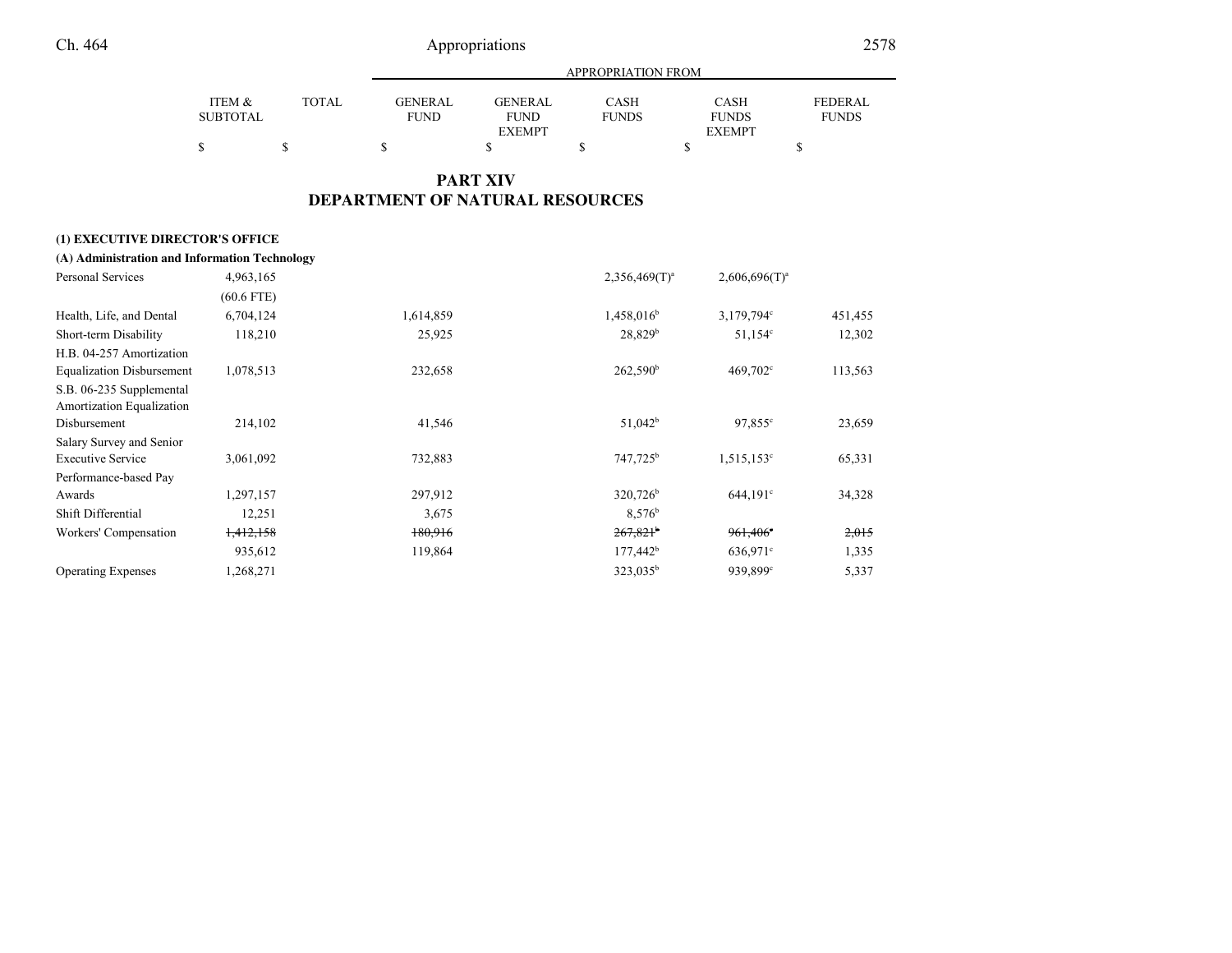| Legal Services for 43,952      |           |                       |         |                        |                       |         |
|--------------------------------|-----------|-----------------------|---------|------------------------|-----------------------|---------|
| hours                          | 3,165,863 |                       | 876,300 | $949,523^b$            | 1,291,865°            | 48,175  |
| Purchase of Services from      |           |                       |         |                        |                       |         |
| Computer Center                | 361,207   |                       | 5,015   | $356,192$ <sup>b</sup> |                       |         |
|                                | 427,670   |                       | 5,938   | $421,732^b$            |                       |         |
| Multiuse Network Payments      | 943,050   |                       | 229,535 | $693,900$ <sup>b</sup> | $14,428$ <sup>c</sup> | 5,187   |
|                                | 1,024,275 |                       | 249,305 | 753,665 <sup>b</sup>   | $15,671$ °            | 5,634   |
| Payment to Risk                |           |                       |         |                        |                       |         |
| Management and Property        |           |                       |         |                        |                       |         |
| Funds                          | 891,656   |                       | 159,428 | $225,260$ <sup>b</sup> | $501,096^\circ$       | 5,872   |
|                                | 806,305   |                       | 144,167 | $203,698^{\rm b}$      | $453,130^{\circ}$     | 5,310   |
| Vehicle Lease Payments         | 2,372,285 |                       | 368,485 | $483,727$ <sup>b</sup> | $1,478,540$ °         | 41,533  |
|                                | 2,173,658 |                       | 337,632 | $443,225^b$            | $1,354,745$ °         | 38,056  |
| <b>Information Technology</b>  |           |                       |         |                        |                       |         |
| Asset Maintenance              | 282,477   |                       | 53,746  | $191,500^{\rm b}$      | $24,995^{\circ}$      | 12,236  |
| <b>Leased Space</b>            | 957,548   |                       | 487,039 | 355,538 <sup>b</sup>   | 91,832 <sup>c</sup>   | 23,139  |
| Capitol Complex Leased         |           |                       |         |                        |                       |         |
| Space                          | 857,652   |                       | 240,957 | $397,462^b$            | $H5,478^\circ$        | 103,755 |
|                                | 871,159   |                       | 244,752 | $403,721$ <sup>b</sup> | $117,297^{\circ}$     | 105,389 |
| <b>Communications Services</b> |           |                       |         |                        |                       |         |
| Payments                       | 907,718   |                       | ++2,474 | $794,957$ <sup>b</sup> | $287^\circ$           |         |
|                                | 946,136   |                       | 117,234 | $828,603^b$            | 299 <sup>c</sup>      |         |
|                                |           | <del>30,868,499</del> |         |                        |                       |         |
|                                |           | 30,307,588            |         |                        |                       |         |

<sup>a</sup> These amounts shall be from statewide and departmental indirect cost recoveries.

 $<sup>b</sup>$  Of these amounts,  $$6,794,267$  \$6,807,034 shall be from various sources of cash funds and \$1,122,152(T) shall be from departmental indirect cost recoveries.</sup>

Ch. 464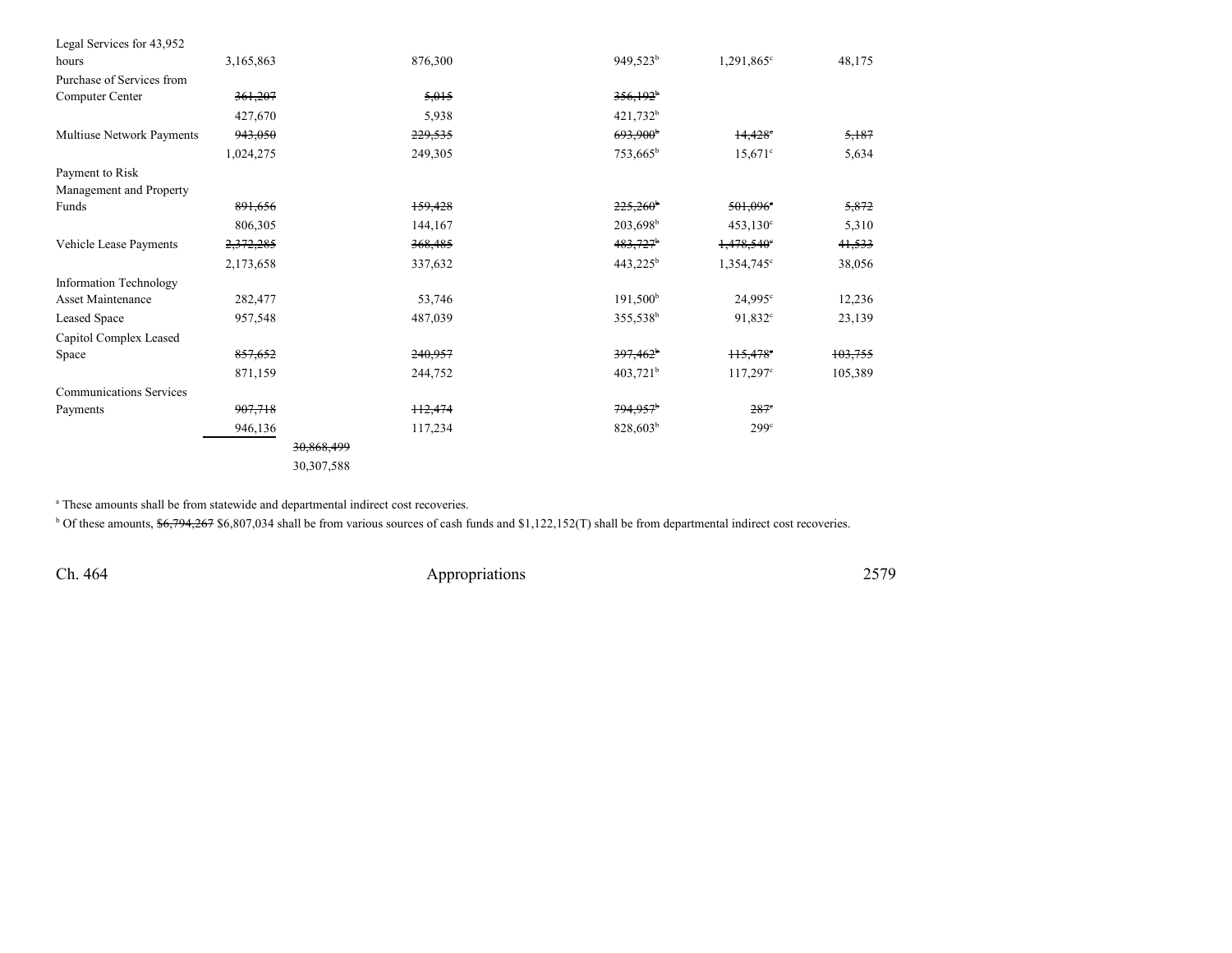| Ch. 464                                                                                                                                     |                           |              | Appropriations                | 2580                                           |                             |                                              |                                |
|---------------------------------------------------------------------------------------------------------------------------------------------|---------------------------|--------------|-------------------------------|------------------------------------------------|-----------------------------|----------------------------------------------|--------------------------------|
|                                                                                                                                             |                           |              |                               |                                                | APPROPRIATION FROM          |                                              |                                |
|                                                                                                                                             | ITEM &<br><b>SUBTOTAL</b> | <b>TOTAL</b> | <b>GENERAL</b><br><b>FUND</b> | <b>GENERAL</b><br><b>FUND</b><br><b>EXEMPT</b> | <b>CASH</b><br><b>FUNDS</b> | <b>CASH</b><br><b>FUNDS</b><br><b>EXEMPT</b> | <b>FEDERAL</b><br><b>FUNDS</b> |
|                                                                                                                                             | \$                        | \$           | S                             | \$                                             | S                           | \$                                           | \$                             |
| <sup>c</sup> These amounts shall be from various sources of cash funds exempt.<br>(2) DIVISION OF RECLAMATION, MINING, AND<br><b>SAFETY</b> |                           |              |                               |                                                |                             |                                              |                                |
| (A) Coal Land Reclamation                                                                                                                   |                           |              |                               |                                                |                             |                                              |                                |
| Program Costs                                                                                                                               | 2,065,336                 |              |                               |                                                | 573,832 <sup>a</sup>        |                                              | 1,491,504 <sup>b</sup>         |
|                                                                                                                                             | $(23.0$ FTE)              |              |                               |                                                |                             |                                              |                                |
| <b>Indirect Cost Assessment</b>                                                                                                             | 101,929                   |              |                               |                                                | 33,437 <sup>a</sup>         |                                              | 68,492 <sup>b</sup>            |
|                                                                                                                                             | 2,167,265                 |              |                               |                                                |                             |                                              |                                |

a These amounts shall be from the Operational Account of the Severance Tax Trust Fund established pursuant to Section 39-29-109 (1) (a) (II), C.R.S.

<sup>b</sup> These amounts shall be from the Office of Surface Mining, and are shown for informational purposes only.

## **(B) Inactive Mines**

| 1,355,304    |  |
|--------------|--|
| $(12.4$ FTE) |  |
| 404.600      |  |
| $(1.2$ FTE)  |  |
|              |  |
| 342,000      |  |
| 111,611      |  |
|              |  |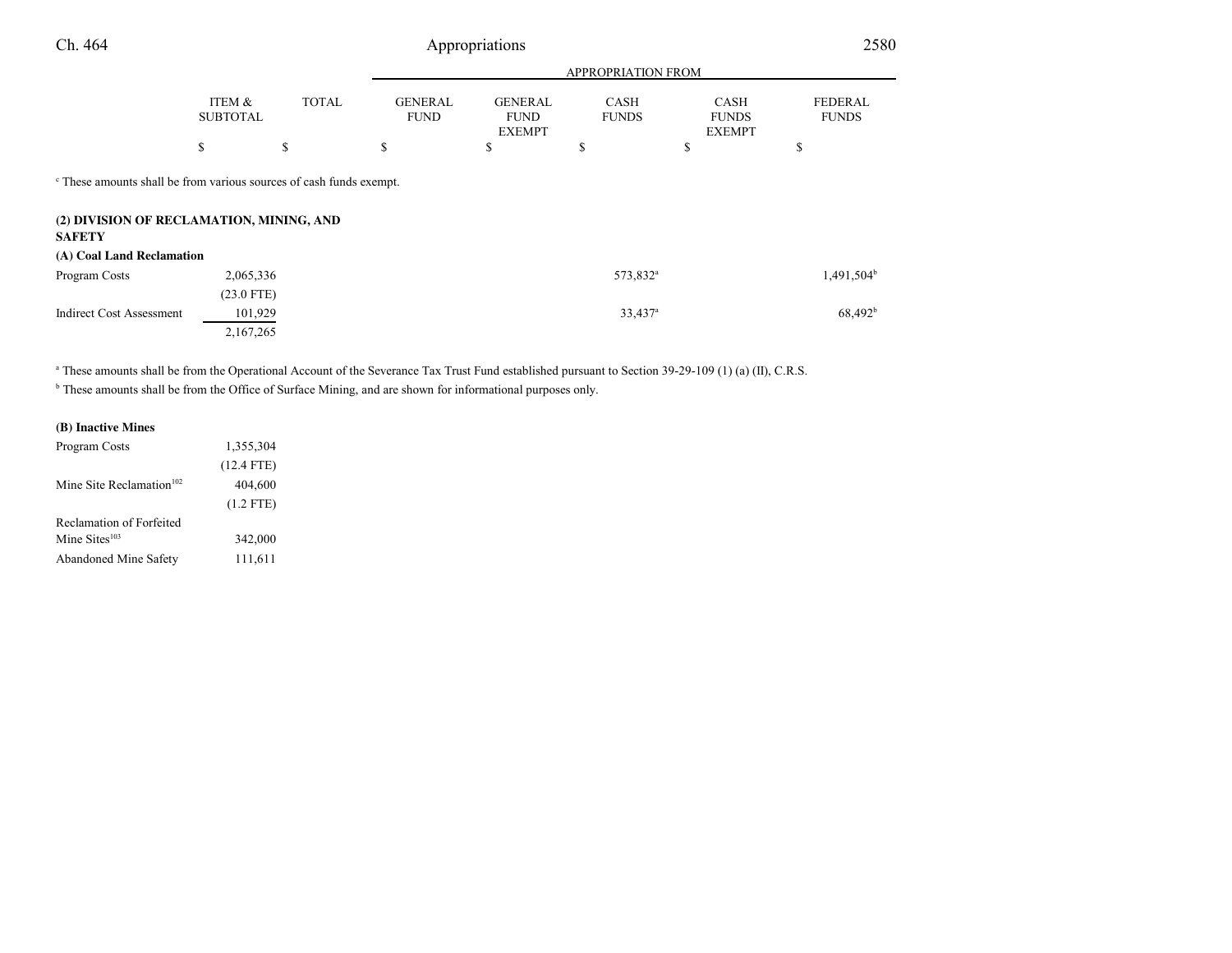|                                 | $(0.2$ FTE) |  |                      |             |         |
|---------------------------------|-------------|--|----------------------|-------------|---------|
| <b>Indirect Cost Assessment</b> | 42,096      |  |                      |             |         |
|                                 | 2,255,611   |  | 838,644 <sup>a</sup> | $529,762^b$ | 887,205 |
|                                 |             |  |                      |             |         |

<sup>a</sup> This amount shall be from the Operational Account of the Severance Tax Trust Fund established pursuant to Section 39-29-109 (1) (a) (II), C.R.S. <sup>b</sup> Of this amount, \$499,762 shall be from the Abandoned Mine Reclamation Fund created in Section 34-34-102 (1), C.R.S., and \$30,000(T) shall be transferred from the Department of Public Health and Environment.

| (C) Minerals                    |              |
|---------------------------------|--------------|
| Program Costs                   | 2,066,937    |
|                                 | $(23.9$ FTE) |
| <b>Indirect Cost Assessment</b> | 126,522      |
|                                 | 2,193,459    |

<sup>a</sup> Of this amount, \$930,000 shall be from the Mined Land Reclamation Fund established pursuant to Section 34-32-127 (1) (a), C.R.S., and \$1,160,112 shall be from the Operational Account of the Severance Tax Trust Fund established pursuant to Section 39-29-109 (1) (a) (II), C.R.S.

<sup>b</sup> This amount shall be from reserves in the Mined Land Reclamation Fund established pursuant to Section 34-32-127 (1) (a), C.R.S.

#### **(D) Mines Program**

| Colorado and Federal Mine    |             |                       |         |
|------------------------------|-------------|-----------------------|---------|
| Safety Program               | 487,824     | $292,222^a$           | 195,602 |
|                              | $(5.0$ FTE) |                       |         |
| <b>Blaster Certification</b> |             |                       |         |
| Program                      | 103,494     | $21,734$ <sup>b</sup> | 81,760  |
|                              | $(1.0$ FTE) |                       |         |
| Indirect Cost Assessment     | 24,510      | 16.881 <sup>b</sup>   | 7,629   |
|                              | 615,828     |                       |         |

Ch. 464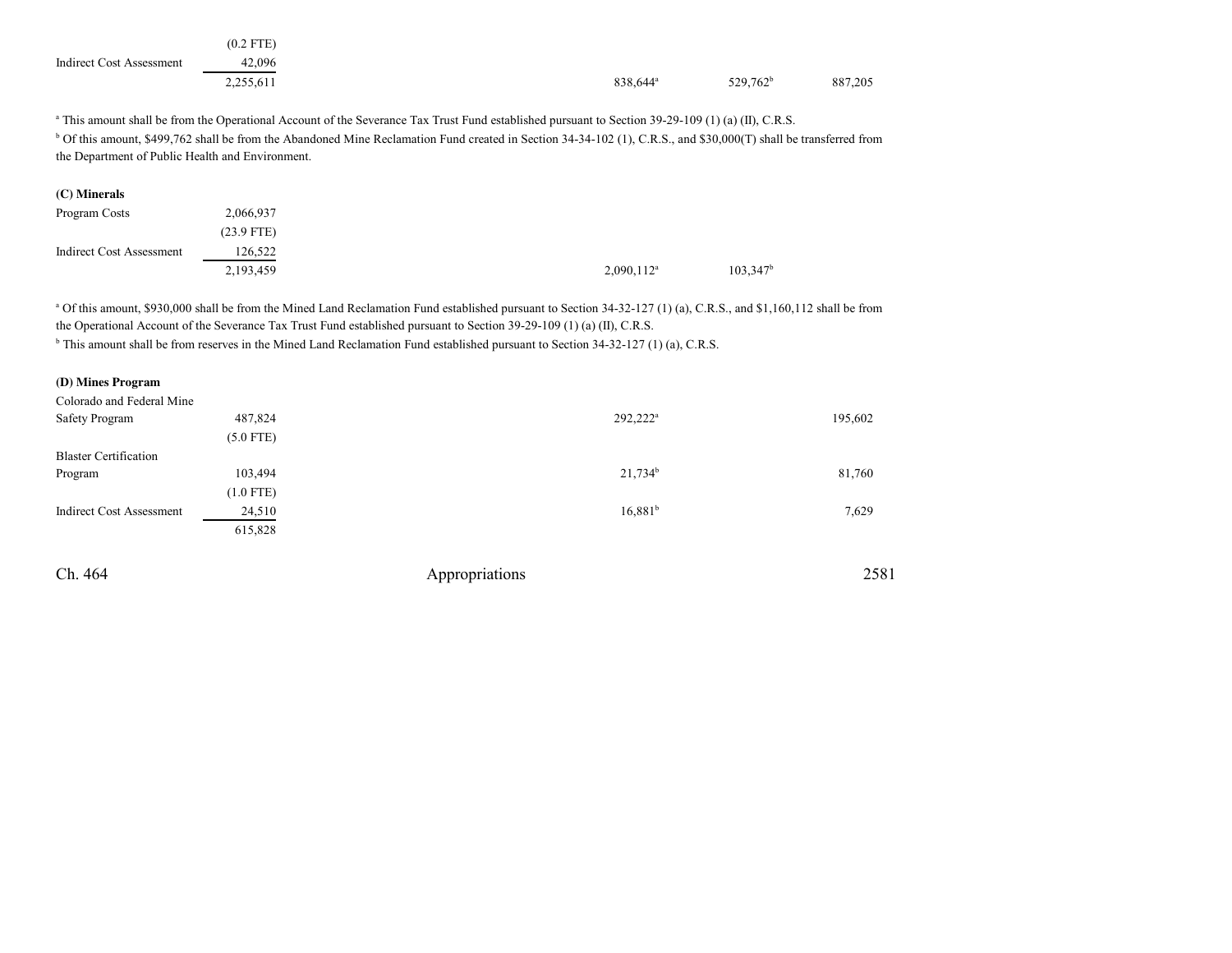| Ch. 464                                                                                                                                                                                                                                                                                                                                                                            |                           |              |                               | Appropriations                                 |                             |                                              | 2582                           |
|------------------------------------------------------------------------------------------------------------------------------------------------------------------------------------------------------------------------------------------------------------------------------------------------------------------------------------------------------------------------------------|---------------------------|--------------|-------------------------------|------------------------------------------------|-----------------------------|----------------------------------------------|--------------------------------|
|                                                                                                                                                                                                                                                                                                                                                                                    |                           |              |                               |                                                | APPROPRIATION FROM          |                                              |                                |
|                                                                                                                                                                                                                                                                                                                                                                                    | ITEM &<br><b>SUBTOTAL</b> | <b>TOTAL</b> | <b>GENERAL</b><br><b>FUND</b> | <b>GENERAL</b><br><b>FUND</b><br><b>EXEMPT</b> | <b>CASH</b><br><b>FUNDS</b> | <b>CASH</b><br><b>FUNDS</b><br><b>EXEMPT</b> | <b>FEDERAL</b><br><b>FUNDS</b> |
|                                                                                                                                                                                                                                                                                                                                                                                    | \$                        | \$           | \$                            | S                                              | \$                          | \$                                           | \$                             |
| <sup>a</sup> Of this amount, \$286,222 shall be from the Operational Account of the Severance Tax Trust Fund established pursuant to Section 39-29-109 (1) (a) (II), C.R.S., and<br>\$6,000 shall be from fees.<br><sup>b</sup> These amounts shall be from the Operational Account of the Severance Tax Trust Fund established pursuant to Section 39-29-109 (1) (a) (II), C.R.S. |                           |              |                               |                                                |                             |                                              |                                |
| (E) Emergency Response<br><b>Costs</b>                                                                                                                                                                                                                                                                                                                                             | 25,000                    |              |                               |                                                | $25,000^a$                  |                                              |                                |
| <sup>a</sup> This amount shall be from the Operational Account of the Severance Tax Trust Fund established pursuant to Section 39-29-109 (1) (a) (II), C.R.S.                                                                                                                                                                                                                      |                           |              |                               |                                                |                             |                                              |                                |
|                                                                                                                                                                                                                                                                                                                                                                                    |                           | 7,257,163    |                               |                                                |                             |                                              |                                |
| (3) GEOLOGICAL SURVEY                                                                                                                                                                                                                                                                                                                                                              |                           |              |                               |                                                |                             |                                              |                                |
| Environmental Geology and                                                                                                                                                                                                                                                                                                                                                          |                           |              |                               |                                                |                             |                                              |                                |
| Geological Hazards Program                                                                                                                                                                                                                                                                                                                                                         | 2,365,652                 |              |                               |                                                | 1,321,886 <sup>a</sup>      | $446,295(T)$ <sup>b</sup>                    | 597,471                        |
|                                                                                                                                                                                                                                                                                                                                                                                    | $(16.2$ FTE)              |              |                               |                                                |                             |                                              |                                |
| Mineral Resources and                                                                                                                                                                                                                                                                                                                                                              |                           |              |                               |                                                |                             |                                              |                                |
| Mapping                                                                                                                                                                                                                                                                                                                                                                            | 1,397,631                 |              |                               |                                                | 1,081,908 <sup>c</sup>      |                                              | 315,723                        |
|                                                                                                                                                                                                                                                                                                                                                                                    | $(10.5$ FTE)              |              |                               |                                                |                             |                                              |                                |
| Colorado Avalanche                                                                                                                                                                                                                                                                                                                                                                 |                           |              |                               |                                                |                             |                                              |                                |
| <b>Information Center</b>                                                                                                                                                                                                                                                                                                                                                          | 590,158                   |              |                               |                                                | $151,451$ <sup>d</sup>      | 414,615 <sup>e</sup>                         | 24,092                         |
|                                                                                                                                                                                                                                                                                                                                                                                    | $(7.3$ FTE)               |              |                               |                                                |                             |                                              |                                |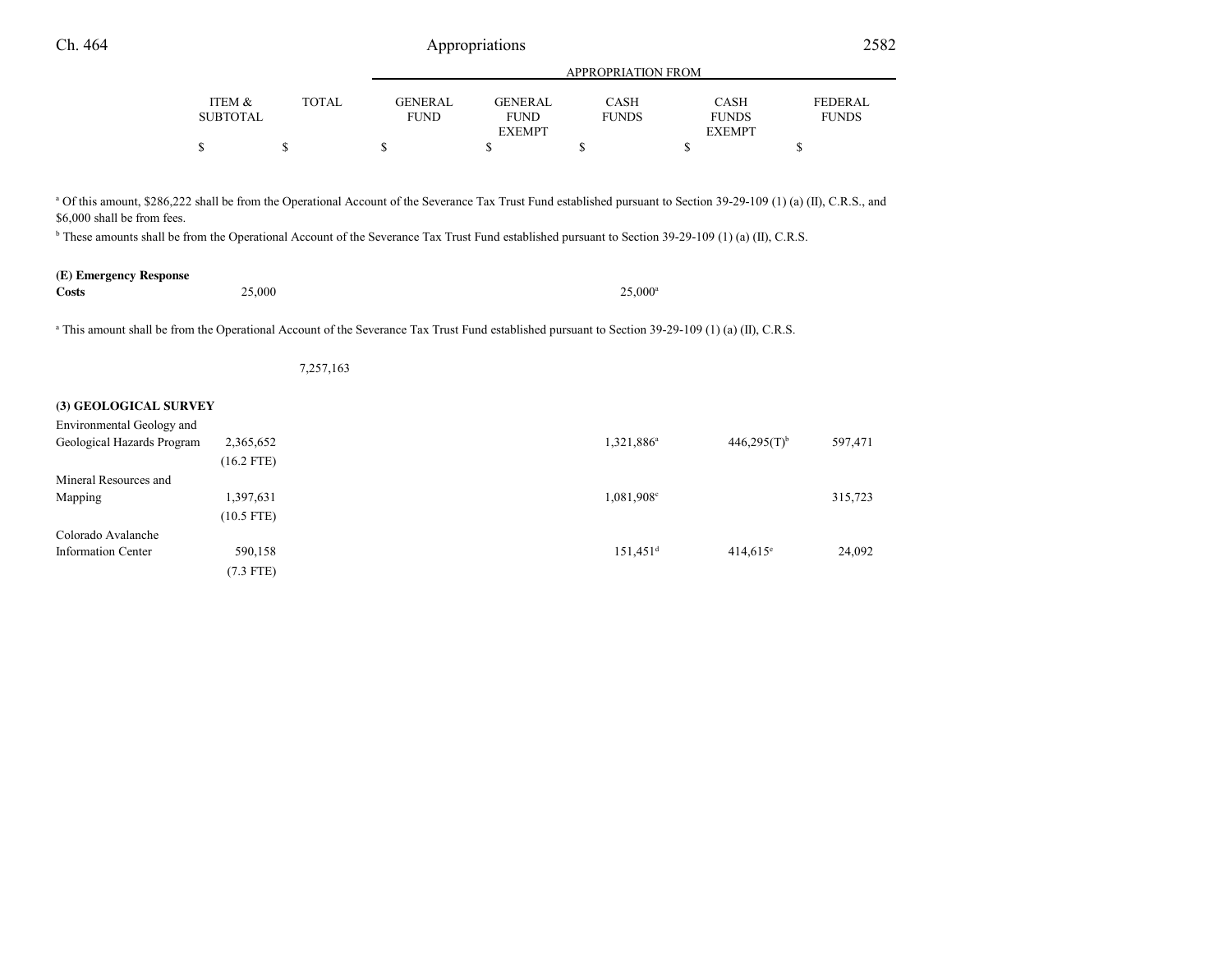Indirect Cost Assessment 31,736 31,736

4,385,177

<sup>a</sup> Of this amount, \$833,907 shall be from the Operational Account of the Severance Tax Trust Fund established pursuant to Section 39-29-109 (1) (a) (II), C.R.S., and \$487,979 shall be from fees for geological services.

<sup>b</sup> This amount shall be from the Department of Transportation, other state agencies, and federal indirect cost recoveries.

c Of this amount, \$1,023,809 shall be from the Operational Account of the Severance Tax Trust Fund established pursuant to Section 39-29-109 (1) (a) (II), C.R.S.,and \$58,099 shall be from fees paid by local governments.

d Of this amount, \$149,200 shall be from the Operational Account of the Severance Tax Trust Fund established pursuant to Section 39-29-109 (1) (a) (II), C.R.S., \$2,000 shall be from the Snowmobile Recreation Fund established pursuant to Section 33-14-106, C.R.S., and \$251 shall be from the sale of avalanche products.e Of this amount, \$337,143(T) shall be from the Department of Transportation, and \$77,472 shall be from grants and donations.

#### **(4) OIL AND GAS CONSERVATION COMMISSION**

| Program Costs <sup>103a</sup>     | 4,853,967    | 4,155,776 <sup>a</sup> | 698,191 <sup>b</sup> |             |
|-----------------------------------|--------------|------------------------|----------------------|-------------|
|                                   | $(53.0$ FTE) |                        |                      |             |
| Underground Injection             |              |                        |                      |             |
| Program                           | 96,559       |                        |                      | 96,559      |
|                                   |              |                        |                      | $(2.0$ FTE) |
| Plugging and Reclaiming           |              |                        |                      |             |
| Abandoned Wells                   | 220,000      |                        | $220,000^{\rm b}$    |             |
| <b>Environmental Assistance</b>   |              |                        |                      |             |
| and Complaint Resolution          | 312,033      | $312,033^{\circ}$      |                      |             |
| Emergency Response <sup>104</sup> | 1,500,000    |                        | $1,500,000^{\rm b}$  |             |
| Special Environmental             |              |                        |                      |             |
| Protection and Mitigation         |              |                        |                      |             |
| Studies <sup>105</sup>            | 500,000      | $500,000$ <sup>c</sup> |                      |             |
| Data Cleanup Project              | 119,356      | $119,356$ <sup>d</sup> |                      |             |
|                                   |              |                        |                      |             |

Ch. 464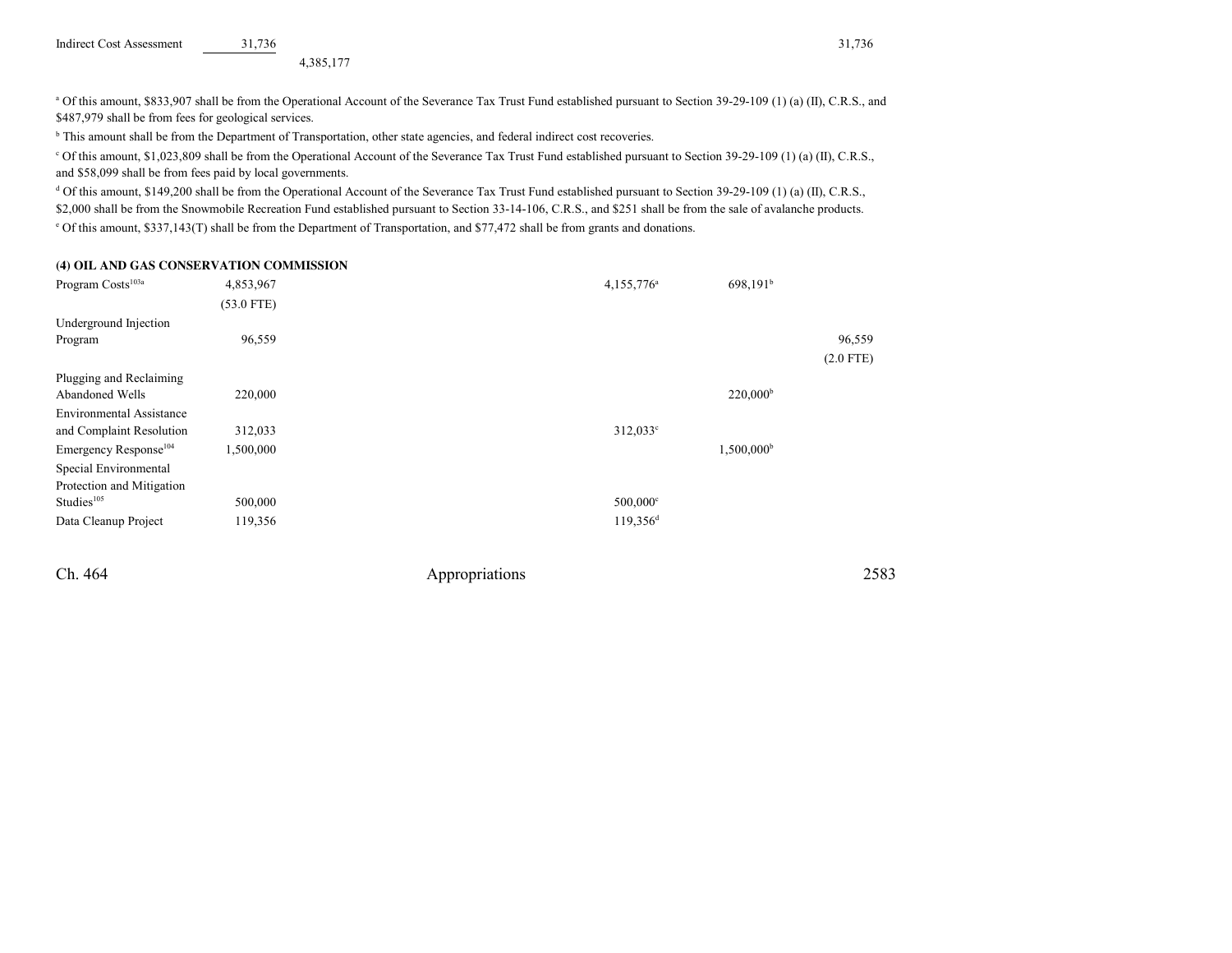| Ch. 464                  |                           |              | 2584                          |                                                |                             |                                              |                                |  |  |
|--------------------------|---------------------------|--------------|-------------------------------|------------------------------------------------|-----------------------------|----------------------------------------------|--------------------------------|--|--|
|                          |                           |              | <b>APPROPRIATION FROM</b>     |                                                |                             |                                              |                                |  |  |
|                          | ITEM &<br><b>SUBTOTAL</b> | <b>TOTAL</b> | <b>GENERAL</b><br><b>FUND</b> | <b>GENERAL</b><br><b>FUND</b><br><b>EXEMPT</b> | <b>CASH</b><br><b>FUNDS</b> | <b>CASH</b><br><b>FUNDS</b><br><b>EXEMPT</b> | <b>FEDERAL</b><br><b>FUNDS</b> |  |  |
|                          |                           | S            | ъ                             |                                                |                             |                                              | ъ                              |  |  |
| Indirect Cost Assessment | 227,811                   | 7,829,726    |                               |                                                | 222,254°                    |                                              | 5,557                          |  |  |

<sup>a</sup> Of this amount, \$2,218,182 shall be from the Operational Account of the Severance Tax Trust Fund established pursuant to Section 39-29-109 (1) (a) (II), C.R.S., and \$1,937,594 shall be from the Oil and Gas Conservation and Environmental Response Fund established pursuant to Section 34-60-122 (5), C.R.S.

<sup>b</sup> These amounts shall be from reserves in the Oil and Gas Conservation and Environmental Response Fund established pursuant to Section 34-60-122 (5), C.R.S.

<sup>e</sup> These amounts shall be from the Oil and Gas Conservation and Environmental Response Fund established pursuant to Section 34-60-122 (5), C.R.S.

<sup>d</sup> This amount shall be from the Operational Account of the Severance Tax Trust Fund established pursuant to Section 39-29-109 (1) (a) (II), C.R.S.

| (5) STATE BOARD OF LAND COMMISSIONERS |              |           |                     |                     |
|---------------------------------------|--------------|-----------|---------------------|---------------------|
| Program Costs                         | 3,695,905    |           |                     |                     |
|                                       | $(38.0$ FTE) |           |                     |                     |
| Indirect Cost Assessment              | 156.845      |           |                     |                     |
|                                       |              | 3,852,750 | $1,042,286^{\circ}$ | $2,810,464^{\rm b}$ |

<sup>a</sup> Of this amount, \$967,286 shall be from the Land Board Trust Administration Fund established pursuant to Section 36-1-145 (2) (a), C.R.S., and is derived from lease rental revenue, timber sales, related interest income, and fees, and \$75,000 shall be from the State Board of Land Commissioners Land and Water ManagementFund created pursuant to Section 36-1-148 (1), C.R.S.

<sup>b</sup> This amount shall be from the Land Board Trust Administration Fund established pursuant to Section 36-1-145 (2) (a), C.R.S., and is derived from mineral royalties and bonus income.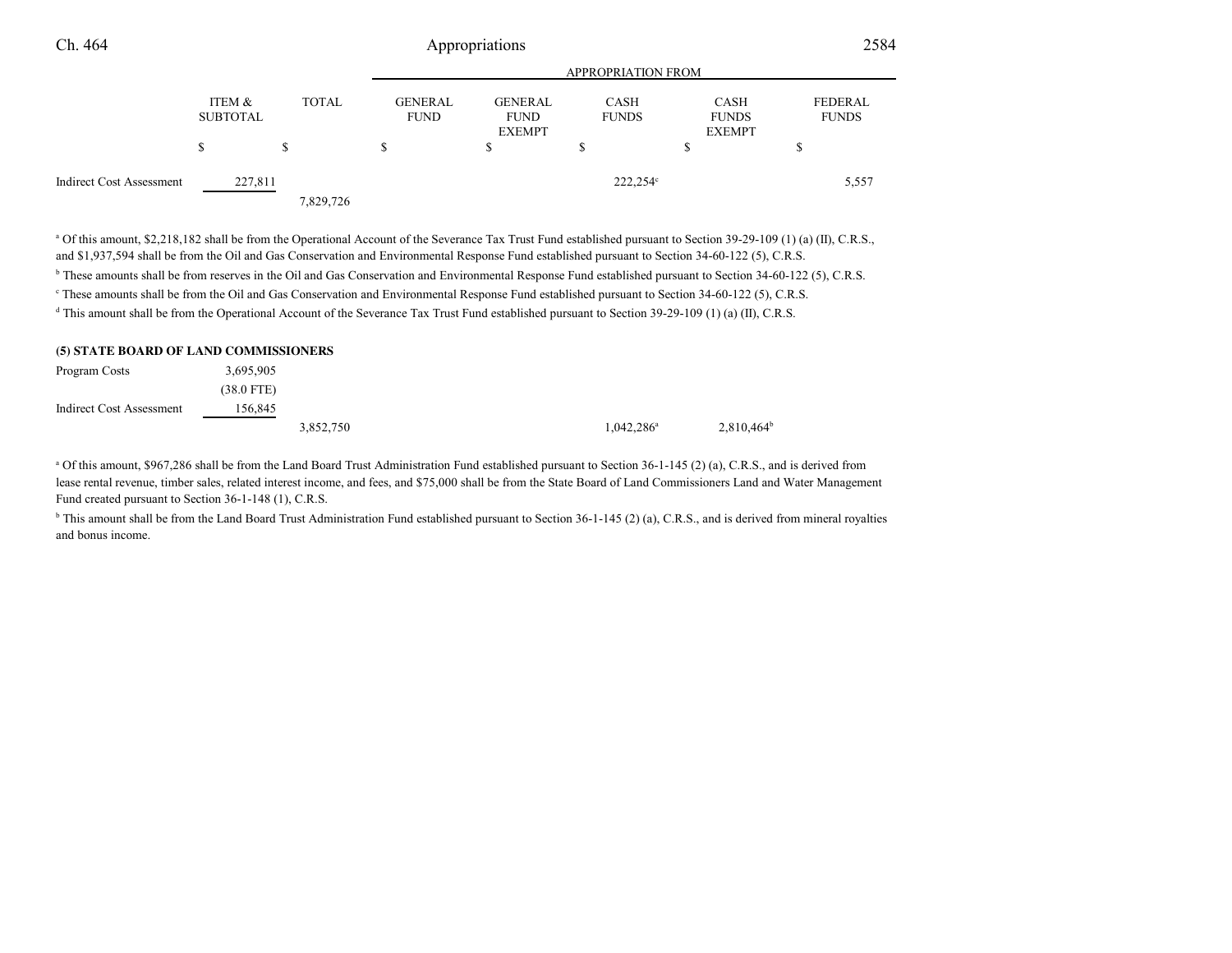|                           | <b>(6) PARKS AND OUTDOOR RECREATION</b> |           |                      |                     |          |
|---------------------------|-----------------------------------------|-----------|----------------------|---------------------|----------|
| (A) State Park            |                                         |           |                      |                     |          |
| Operations <sup>106</sup> | 25,058,560                              | 5,466,161 | $16,952,945^{\circ}$ | $2,191,060^{\rm b}$ | 448,394° |
|                           | (266.6 FTE)                             |           |                      |                     |          |

<sup>a</sup> Of this amount, \$16,940,450 shall be from the Parks and Outdoor Recreation Cash Fund established pursuant to Section 33-10-111 (1), C.R.S., \$7,437 shall be from the Off-highway Vehicle Recreation Fund established pursuant to Section 33-14.5-106 (1), C.R.S., and \$5,058 shall be from the Snowmobile Recreation Fundestablished pursuant to Section 33-14-106, C.R.S.

<sup>b</sup> Of this amount, \$1,244,000 shall be from the Great Outdoors Colorado Board, shown for informational purposes only, and from associated indirect cost recoveries, \$505,806 shall be from Lottery proceeds (including reserves from prior years) and is shown for informational purposes only, \$45,000 shall be from reserves in the Snowmobile Recreation Fund established pursuant to Section 33-14-106, C.R.S., and \$396,254 shall be from various sources of cash funds exempt.<sup>c</sup> This amount is anticipated to be received from the United States Bureau of Reclamation through a cost-sharing agreement to address the net operating deficit of Paonia, Vega, Rifle Gap, Crawford, and Navajo State parks, and is shown for informational purposes only.

#### **(B) Great Outdoors Colorado Board Grants**

| Land and Water Protection  | 651,000      |                     |
|----------------------------|--------------|---------------------|
|                            | $(2.0$ FTE)  |                     |
| Operations and Maintenance | 1,806,000    |                     |
|                            | $(14.5$ FTE) |                     |
| Statewide Programs         | 1,568,000    |                     |
|                            | $(6.0$ FTE)  |                     |
|                            | 4,025,000    | $4,025,000^{\rm a}$ |

a This amount shall be from the Great Outdoors Colorado Board and is shown for informational purposes only.

### **(C) Special Purpose**

| Snowmobile Program | 702,838 |                | $702,838$ <sup>a</sup> |      |
|--------------------|---------|----------------|------------------------|------|
|                    |         |                |                        |      |
| Ch. 464            |         | Appropriations |                        | 2585 |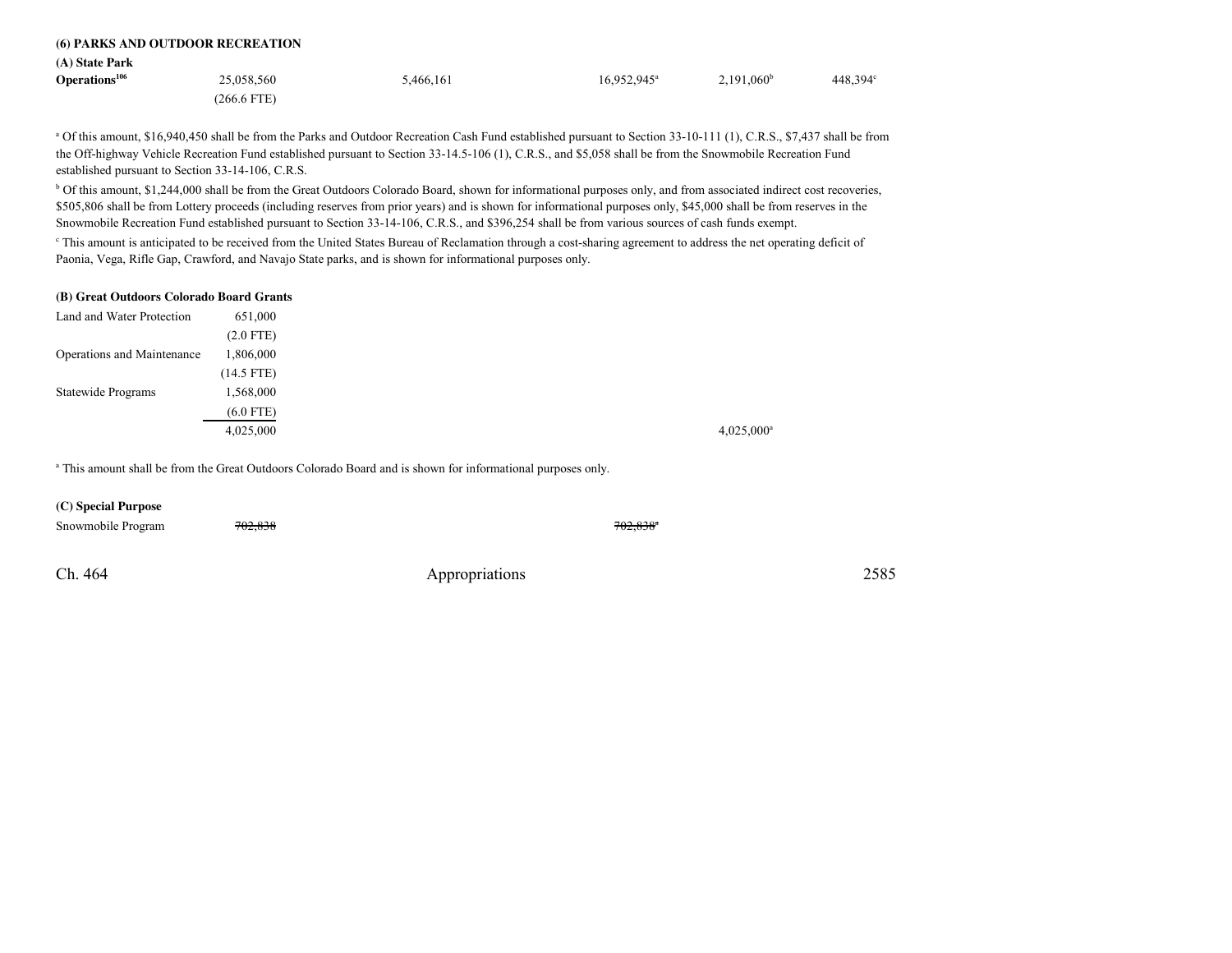|                                    |                           |              | <b>APPROPRIATION FROM</b>     |                                                |                             |                                       |                                |
|------------------------------------|---------------------------|--------------|-------------------------------|------------------------------------------------|-----------------------------|---------------------------------------|--------------------------------|
|                                    | ITEM &<br><b>SUBTOTAL</b> | <b>TOTAL</b> | <b>GENERAL</b><br><b>FUND</b> | <b>GENERAL</b><br><b>FUND</b><br><b>EXEMPT</b> | <b>CASH</b><br><b>FUNDS</b> | CASH<br><b>FUNDS</b><br><b>EXEMPT</b> | <b>FEDERAL</b><br><b>FUNDS</b> |
|                                    | \$                        | \$           | \$                            | \$                                             | \$                          | \$                                    | \$                             |
|                                    | 1,004,998                 |              |                               |                                                | $1,004,998$ <sup>a</sup>    |                                       |                                |
| River Outfitters Regulation        | 74,466                    |              |                               |                                                | $74,466^b$                  |                                       |                                |
| Off-highway Vehicle                |                           |              |                               |                                                |                             |                                       |                                |
| Program                            | 371,897                   |              |                               |                                                | 371,897 <sup>c</sup>        |                                       |                                |
|                                    |                           |              |                               |                                                | $(3.0$ FTE)                 |                                       |                                |
| <b>Federal Grants</b>              | 518,516                   |              |                               |                                                |                             |                                       | 518,516 <sup>d</sup>           |
| S.B. 03-290 Enterprise Fund        | 200,000                   |              |                               |                                                |                             | $200,000^{\circ}$                     |                                |
| System Operations and              |                           |              |                               |                                                |                             |                                       |                                |
| Support                            | 730,000                   |              |                               |                                                |                             | 730,000 <sup>f</sup>                  |                                |
| <b>Connectivity at State Parks</b> | 370,000                   |              |                               |                                                |                             | $370,000$ <sup>f</sup>                |                                |
| Asset Management                   | 300,000                   |              |                               |                                                |                             | $300,000$ <sup>f</sup>                |                                |
| Voice Over Internet Protocol       | 175,000                   |              |                               |                                                |                             | $175,000$ <sup>f</sup>                |                                |
| <b>Indirect Cost Assessment</b>    | 1,383,414                 |              |                               |                                                | $1,318,075$ <sup>g</sup>    |                                       | $65,339^h$                     |
|                                    | 4,826,131                 |              |                               |                                                |                             |                                       |                                |
|                                    | 5,128,291                 |              |                               |                                                |                             |                                       |                                |

a This amount shall be from the Snowmobile Recreation Fund established pursuant to Section 33-14-106, C.R.S.

<sup>b</sup> This amount shall be from the River Outfitters Cash Fund established pursuant to Section 33-32-111, C.R.S.

<sup>c</sup> This amount shall be from the Off-highway Vehicle Recreation Fund established pursuant to Section 33-14.5-106 (1), C.R.S.

<sup>d</sup> This amount reflects funds anticipated to be received from the United States Coast Guard and is shown for informational purposes only.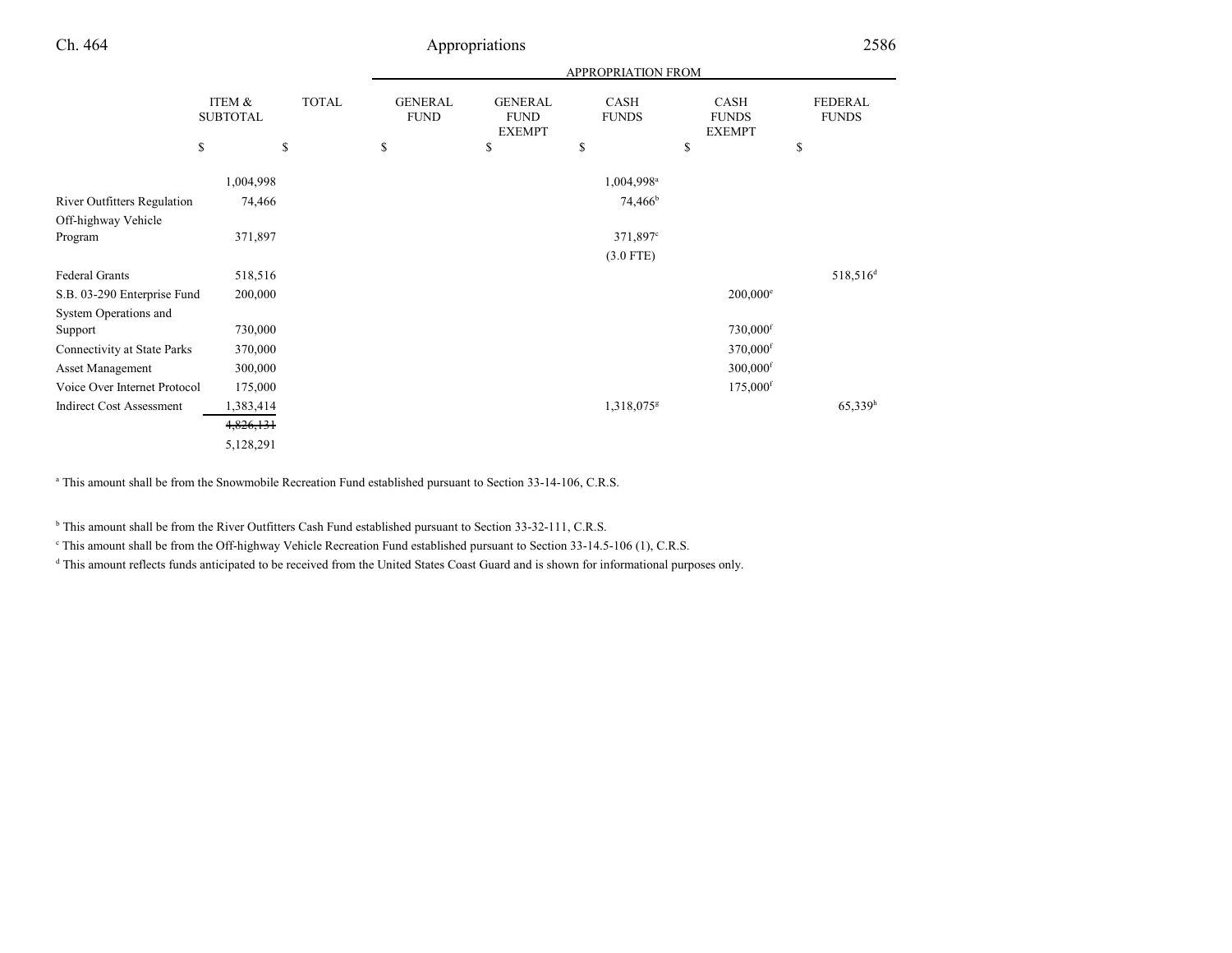e This amount shall be from reserves in the Parks and Outdoor Recreation Cash Fund established pursuant to Section 33-10-111 (1), C.R.S.

<sup>f</sup> These amounts shall be from lottery proceeds (including reserves from prior years) and are shown for informational purposes.

<sup>g</sup> This amount shall be from the Parks and Outdoor Recreation Cash Fund established pursuant to Section 33-10-111 (1), C.R.S.

h This amount reflects anticipated funds from the United States Coast Guard and the Bureau of Reclamation and is shown for informational purposes only.

33,909,69134,211,851

### **(7) COLORADO WATER CONSERVATIONBOARD**

| (A) Administration |  |
|--------------------|--|
|                    |  |

| Personal Services          | 2,769,220    |  |                      |                        |
|----------------------------|--------------|--|----------------------|------------------------|
|                            | $(30.0$ FTE) |  |                      |                        |
| <b>Operating Expenses</b>  | 89,994       |  |                      |                        |
| <b>Interstate Compacts</b> | 330,433      |  |                      |                        |
| Western States Water       |              |  |                      |                        |
| Council Dues               | 27,500       |  |                      |                        |
| River Decision Support     |              |  |                      |                        |
| Systems                    | 515,153      |  |                      |                        |
|                            | $(5.0$ FTE)  |  |                      |                        |
|                            | 3,732,300    |  | 339,777 <sup>a</sup> | $3,392,523^{\text{t}}$ |
|                            |              |  |                      |                        |

<sup>a</sup> Of this amount, \$296,027(T) shall be from the Wildlife Cash Fund established pursuant to Section 33-1-112 (1), C.R.S., and \$43,750 shall be from the Operational Account of the Severance Tax Trust Fund established pursuant to Section 39-29-109 (1) (a) (II), C.R.S.

<sup>b</sup> This amount shall be from reserves in the Colorado Water Conservation Board Construction Fund established pursuant to Section 37-60-121 (1) (a), C.R.S., and from indirect cost recoveries.

Ch. 464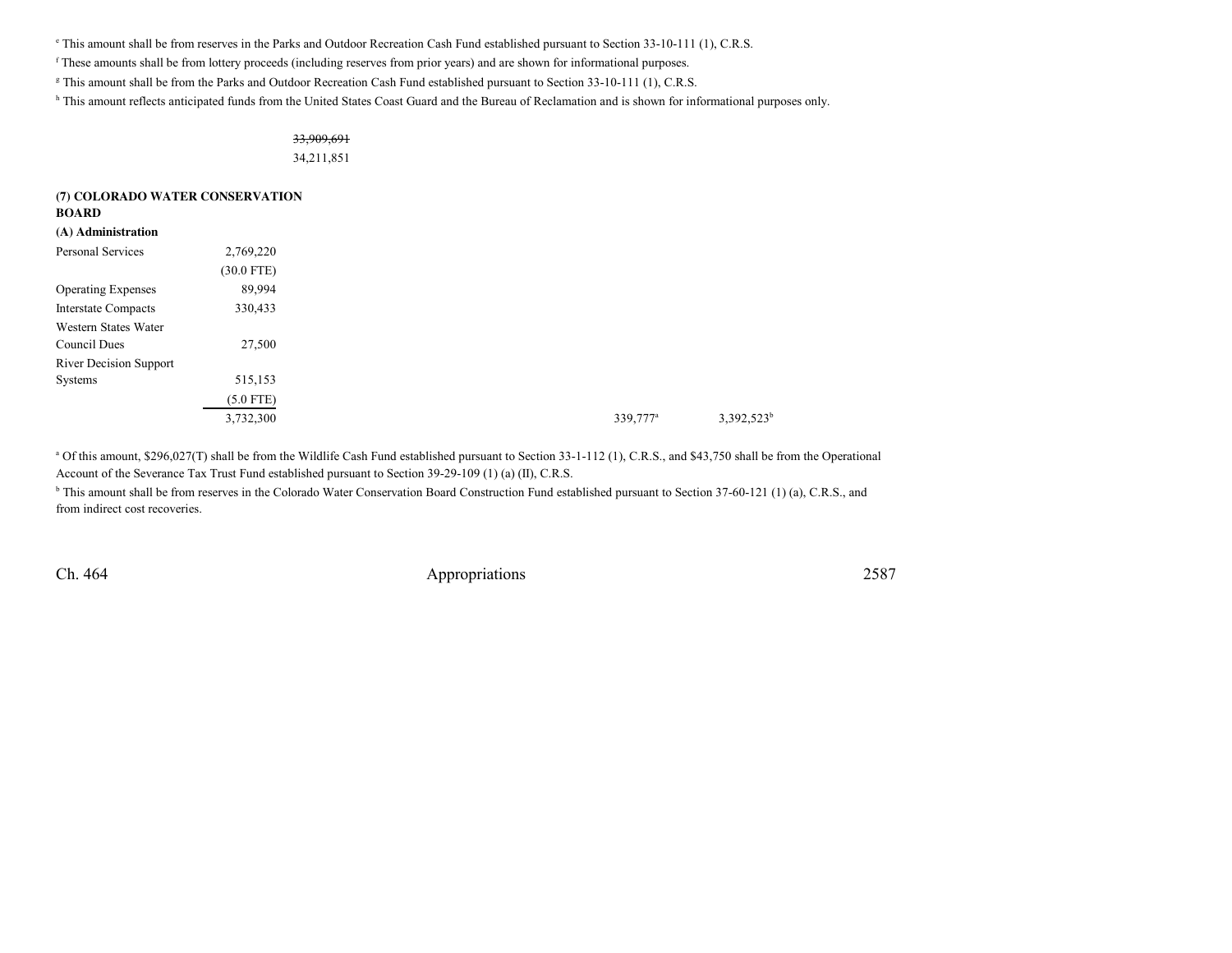|                                              |                                             |              |                               |                                                | <b>APPROPRIATION FROM</b>   |                                              |                                |
|----------------------------------------------|---------------------------------------------|--------------|-------------------------------|------------------------------------------------|-----------------------------|----------------------------------------------|--------------------------------|
|                                              | ITEM &<br><b>SUBTOTAL</b>                   | <b>TOTAL</b> | <b>GENERAL</b><br><b>FUND</b> | <b>GENERAL</b><br><b>FUND</b><br><b>EXEMPT</b> | <b>CASH</b><br><b>FUNDS</b> | <b>CASH</b><br><b>FUNDS</b><br><b>EXEMPT</b> | <b>FEDERAL</b><br><b>FUNDS</b> |
|                                              | $\mathbb{S}% _{n}^{X\rightarrow\mathbb{R}}$ | \$           | \$                            | \$                                             | \$                          | \$                                           | $\mathbb S$                    |
| (B) Special Purpose                          |                                             |              |                               |                                                |                             |                                              |                                |
| Water Supply Management,<br>Development, and |                                             |              |                               |                                                |                             |                                              |                                |
| Implementation Assistance                    | 470,980                                     |              |                               |                                                |                             | 470,980 <sup>a</sup>                         |                                |
| Federal Emergency                            |                                             |              |                               |                                                |                             |                                              |                                |
| Management Assistance                        | 146,120                                     |              |                               |                                                |                             | $13,941$ <sup>a</sup>                        | 132,179                        |
| Weather Modification                         | $(2.0$ FTE)<br>25,000                       |              |                               |                                                | $25,000^{\rm b}$            |                                              |                                |
| Water Conservation                           |                                             |              |                               |                                                |                             |                                              |                                |
| Program                                      | 182,824                                     |              |                               |                                                |                             | 182,824 <sup>a</sup>                         |                                |
|                                              |                                             |              |                               |                                                |                             | $(2.5$ FTE)                                  |                                |
| H.B. 05-1254 Water                           |                                             |              |                               |                                                |                             |                                              |                                |
| <b>Efficiency Grant Program</b>              | 517,280                                     |              |                               |                                                |                             | 517,280°                                     |                                |
| Severance Tax Fund                           | 1,275,500                                   |              |                               |                                                | 1,275,500 <sup>d</sup>      |                                              |                                |
| Interbasin Compacts                          | 1,108,425                                   |              |                               |                                                | $1,108,425$ <sup>d</sup>    |                                              |                                |
|                                              |                                             |              |                               |                                                | $(1.7$ FTE)                 |                                              |                                |
| <b>Platte River Basin</b>                    |                                             |              |                               |                                                |                             |                                              |                                |
| Cooperative Agreement                        | 234,133                                     |              |                               |                                                |                             | $234,133^e$                                  |                                |
|                                              |                                             |              |                               |                                                |                             | $(1.0$ FTE)                                  |                                |
| S.B. 02-87 Colorado                          |                                             |              |                               |                                                |                             |                                              |                                |
| Watershed Protection Fund                    | 119,942                                     |              |                               |                                                |                             | 119,942 <sup>f</sup>                         |                                |
| <b>Indirect Cost Assessment</b>              | 452,076                                     |              |                               |                                                |                             | 446,108 <sup>a</sup>                         | 5,968                          |

Ch. 464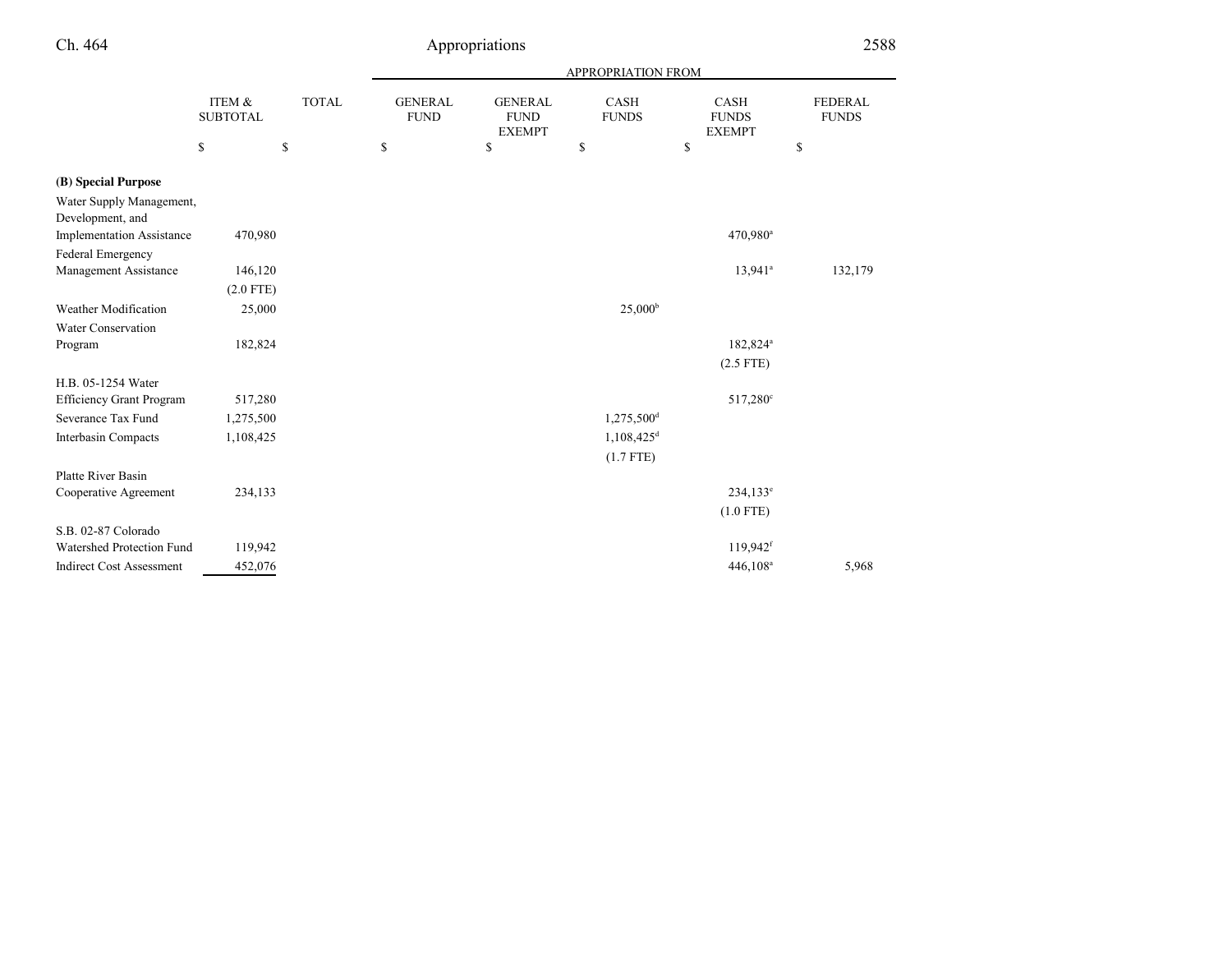### 4,532,280

<sup>a</sup> These amounts shall be from reserves in the Colorado Water Conservation Board Construction Fund established pursuant to Section 37-60-121 (1) (a), C.R.S.

<sup>b</sup> This amount shall be from weather modification permit fees pursuant to Section 36-20-113, C.R.S.

c This amount shall be from the Water Efficiency Grant Program Cash Fund created in section 37-60-126 (12) (a), C.R.S.

<sup>d</sup>These amounts shall be from the Operational Account of the Severance Tax Trust Fund established pursuant to Section 39-29-109 (1) (a) (II), C.R.S.

e This amount shall be from the Fish and Wildlife Resources Fund established pursuant to Section 37-60-121 (6), C.R.S.

<sup>f</sup> This amount shall be from the Colorado Watershed Protection Fund, established pursuant to Section 39-22-2403 (1) C.R.S.

8,264,580

#### **(8) WATER RESOURCES DIVISION**

| Personal Services             | 18,291,158    | 17,775,224     | $500, 121$ <sup>a</sup> | $15,813^b$            |         |
|-------------------------------|---------------|----------------|-------------------------|-----------------------|---------|
|                               | $(266.4$ FTE) |                |                         |                       |         |
| <b>Operating Expenses</b>     | 1,650,957     | 1,062,896      | 403,979 <sup>a</sup>    | $184,082^b$           |         |
| <b>Interstate Compacts</b>    | 76,002        | 76,002         |                         |                       |         |
| Republican River Compact      |               |                |                         |                       |         |
| Compliance                    | 46,047        | 46,047         |                         |                       |         |
|                               | $(1.0$ FTE)   |                |                         |                       |         |
| Satellite Monitoring System   | 361,603       | 246,603        | 94,443 <sup>c</sup>     | $20,557$ <sup>d</sup> |         |
|                               | $(2.0$ FTE)   |                |                         |                       |         |
| Augmentation of Water for     |               |                |                         |                       |         |
| Sand and Gravel Extraction    | 44,400        |                | $44,400^e$              |                       |         |
| Dam Emergency Repair          | 50,000        |                |                         | $50,000$ <sup>f</sup> |         |
| Federal Grant                 | 79,595        |                |                         |                       | 79,5958 |
| <b>River Decision Support</b> |               |                |                         |                       |         |
| Systems                       | 366,747       |                |                         | 366,747 <sup>f</sup>  |         |
| Ch. 464                       |               | Appropriations |                         |                       | 2589    |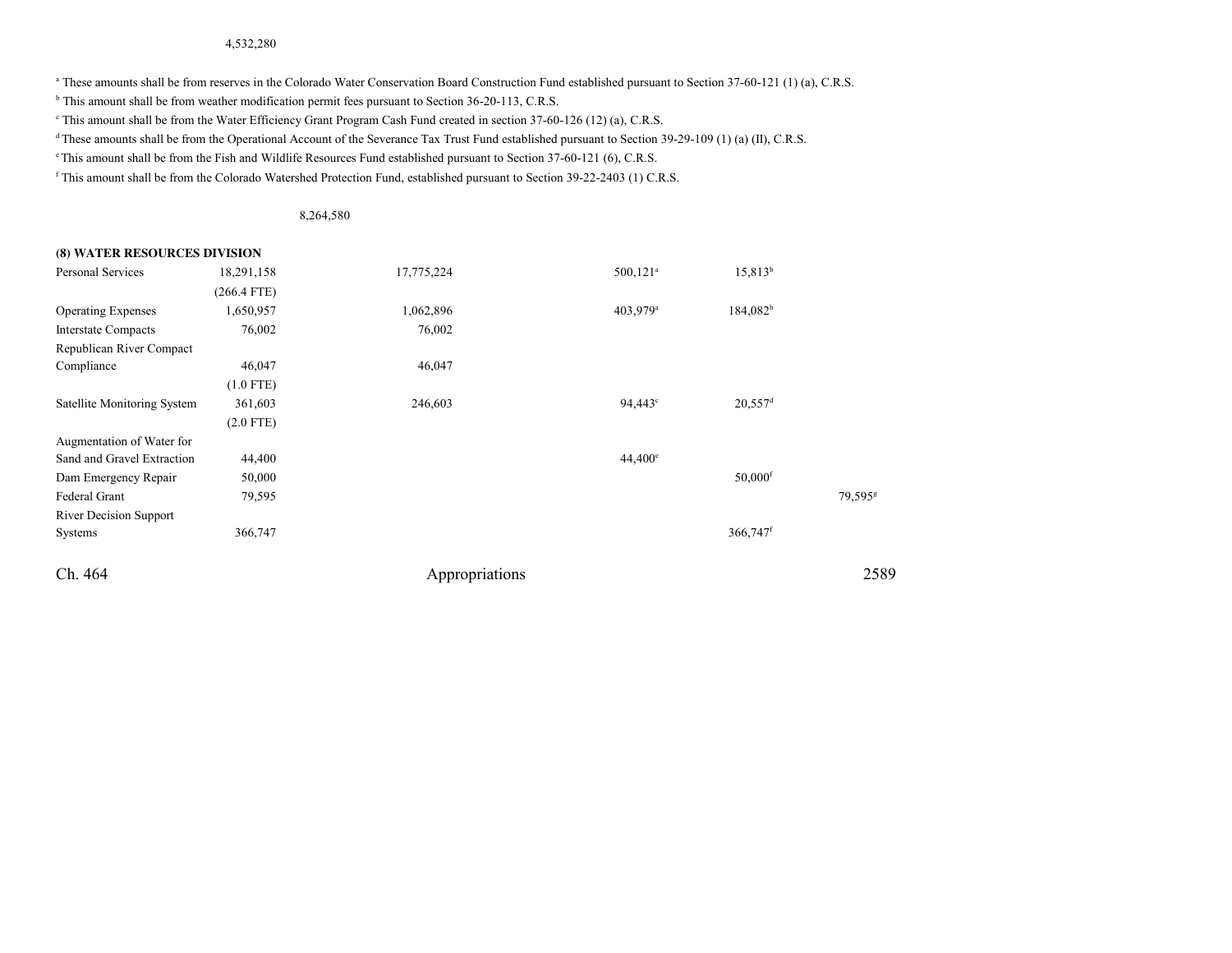|                                                      |                           |              |                               |                                                | <b>APPROPRIATION FROM</b>   |                                              |                                |
|------------------------------------------------------|---------------------------|--------------|-------------------------------|------------------------------------------------|-----------------------------|----------------------------------------------|--------------------------------|
|                                                      | ITEM &<br><b>SUBTOTAL</b> | <b>TOTAL</b> | <b>GENERAL</b><br><b>FUND</b> | <b>GENERAL</b><br><b>FUND</b><br><b>EXEMPT</b> | <b>CASH</b><br><b>FUNDS</b> | <b>CASH</b><br><b>FUNDS</b><br><b>EXEMPT</b> | <b>FEDERAL</b><br><b>FUNDS</b> |
|                                                      | \$                        | \$           | \$                            | \$                                             | \$                          | \$                                           | \$                             |
|                                                      |                           |              |                               |                                                |                             | $(4.0$ FTE)                                  |                                |
| H.B. 03-1334 Temporary<br>Interruptible Water Supply |                           |              |                               |                                                |                             |                                              |                                |
| Agreements                                           | 61,589                    |              |                               |                                                | $61,589$ <sup>h</sup>       |                                              |                                |
| S.B. 04-225 Well                                     |                           |              |                               |                                                |                             |                                              |                                |
| Enforcement                                          | 1,489                     |              |                               |                                                | $1,489$ <sup>i</sup>        |                                              |                                |
| <b>Indirect Cost Assessment</b>                      | 59,757                    |              |                               |                                                | 33,938 <sup>j</sup>         | $24,331$ <sup>f</sup>                        | 1,488                          |
|                                                      |                           | 21,089,344   |                               |                                                |                             |                                              |                                |

<sup>a</sup> Of these amounts, \$496,334 shall be from the Division of Water Resources Ground Water Management Cash Fund established pursuant to Section 37-80-111.5 (1) (d), C.R.S., \$334,338 shall be from the Well Inspection Cash Fund established pursuant to Section 37-80-111.5 (1) (d), C.R.S., and \$73,428 shall be from othervarious sources of cash funds, including indirect cost recoveries.

<sup>b</sup> These amounts shall be from various sources of cash funds exempt, including indirect cost recoveries.

c This amount shall be from the Satellite Monitoring System Cash Fund established pursuant to Section 37-80-111.5 (1) (c), C.R.S.

<sup>d</sup> This amount shall be from reserves in the Satellite Monitoring System Cash Fund established pursuant to Section 37-80-111.5 (1) (c), C.R.S.

e This amount shall be from the Gravel Pit Lakes Augmentation Fund established pursuant to Section 37-90-137 (11) (f), C.R.S.

<sup>f</sup> These amounts shall be from reserves in the Colorado Water Conservation Board Construction Fund established pursuant to Section 37-60-121 (1) (a), C.R.S.

<sup>g</sup> This amount reflects funds anticipated to be received from the United States Bureau of Reclamation and from the Federal Emergency Management Agency, and is shown for informational purposes only.

h This amount shall be from the Ground Water Management Cash fund established pursuant to Section 37-80-111.5 (1) (d), C.R.S.

<sup>i</sup> This amount shall be from the Well Enforcement Cash Fund created pursuant to Section 37-90-111.5 (5) (b), C.R.S.

<sup>j</sup> This amount shall be from various sources of cash funds.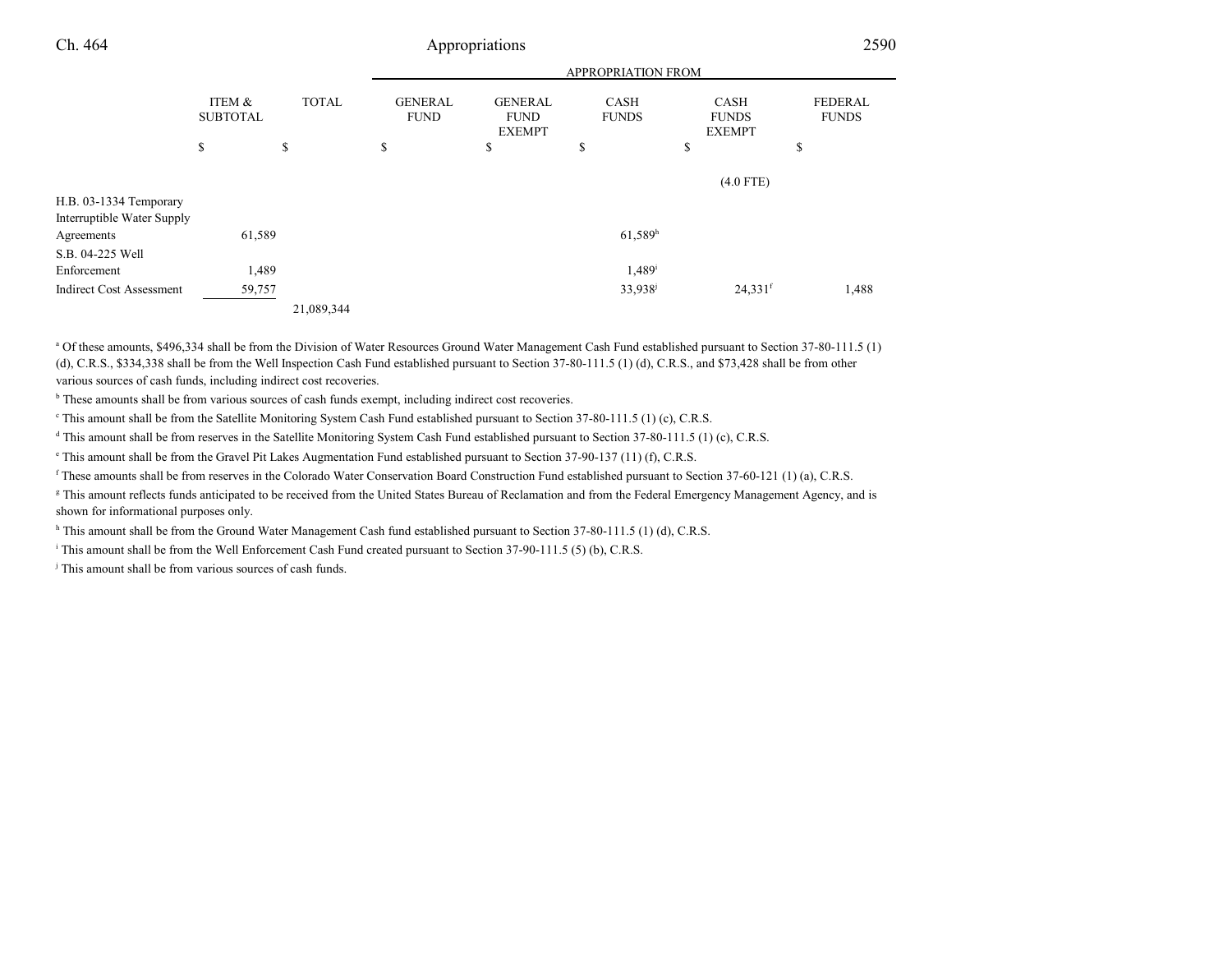| (9) DIVISION OF WILDLIFE   |               |
|----------------------------|---------------|
| (A) Division Operations    |               |
| (1) Director's Office      | 1,993,773     |
|                            | $(18.0$ FTE)  |
| (2) Wildlife Management    | 62,153,521    |
|                            | 63,900,081    |
|                            | $(555.4$ FTE) |
| (3) Technical Services     | 6,375,414     |
|                            | $(61.0$ FTE)  |
| (4) Information Technology | 2,816,199     |
|                            | $(18.0$ FTE)  |
|                            | 73,338,907    |
|                            | 75,085,467    |

<sup>a</sup> Of this amount, \$54,543,332 \$56,289,892 shall be from the Wildlife Cash Fund established pursuant to Section 33-1-112 (1), C.R.S., \$6,200,000 shall be from the Great Outdoors Colorado Board and is shown for information purposes only, \$900,000 shall be from the Wildlife Management Public Education Fund established pursuant to Section 33-1-112 (3.5)(a), C.R.S., \$550,000 shall be from subscription revenues from Colorado Outdoors Magazine, \$500,000 shall be from voluntary contributions to the Nongame and Endangered Wildlife Cash Fund pursuant to Section 39-22-702 and 703, C.R.S., \$150,000 shall be from cash grants and donations,and \$15,000 shall be from the Federal Aid Projects Income Fund.

#### **(B) Special Purpose**

| Wildlife Commission          |           |
|------------------------------|-----------|
| Discretionary Fund           | 160,000   |
| Game Damage Claims and       |           |
| Prevention                   | 1,050,000 |
| <b>Instream Flow Program</b> | 296,027   |

Ch. 464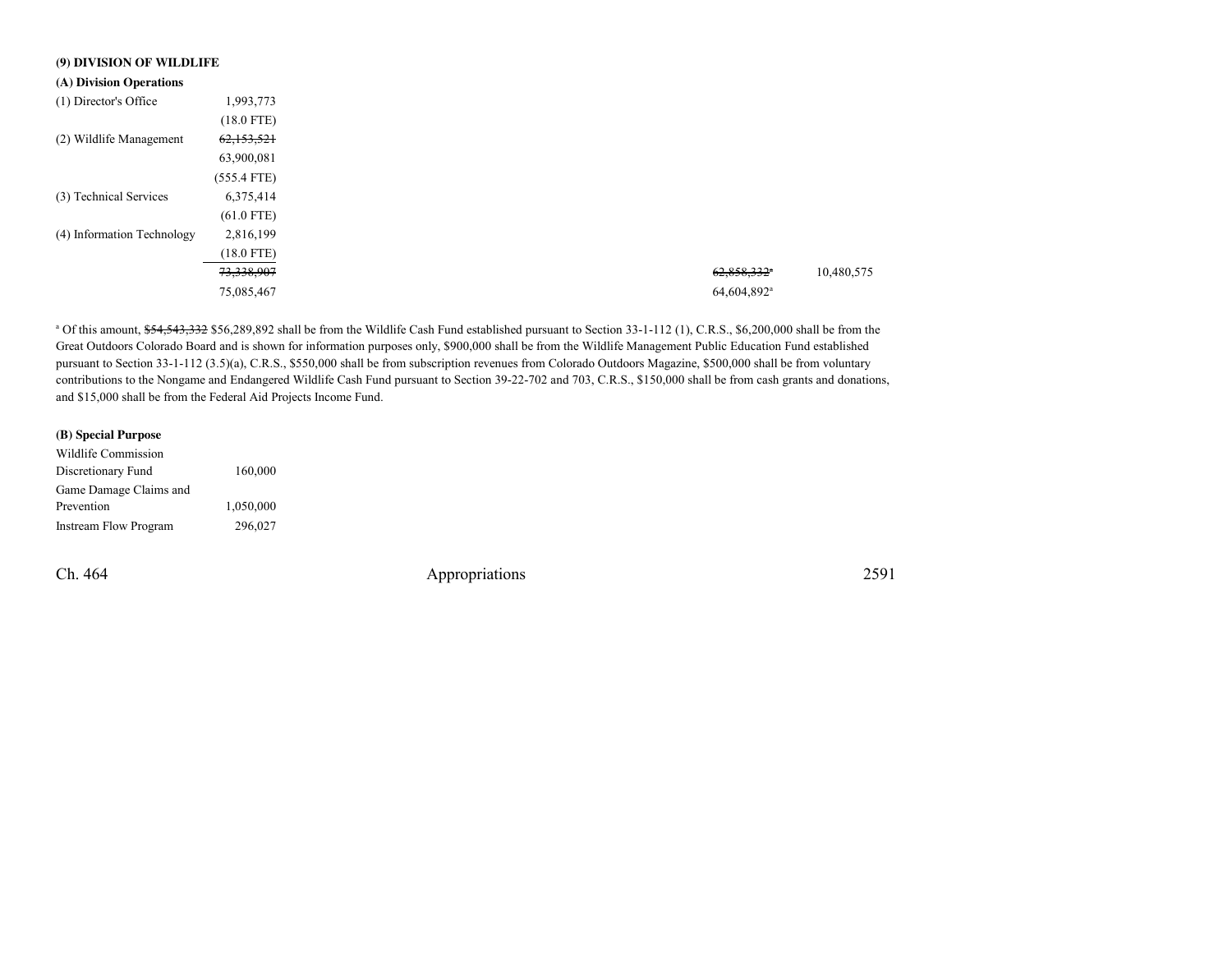| Ch. 464                         | Appropriations                       |              |                               |                                                |                             |                                              | 2592                           |  |
|---------------------------------|--------------------------------------|--------------|-------------------------------|------------------------------------------------|-----------------------------|----------------------------------------------|--------------------------------|--|
|                                 |                                      |              |                               |                                                |                             |                                              |                                |  |
|                                 | <b>ITEM &amp;</b><br><b>SUBTOTAL</b> | <b>TOTAL</b> | <b>GENERAL</b><br><b>FUND</b> | <b>GENERAL</b><br><b>FUND</b><br><b>EXEMPT</b> | <b>CASH</b><br><b>FUNDS</b> | <b>CASH</b><br><b>FUNDS</b><br><b>EXEMPT</b> | <b>FEDERAL</b><br><b>FUNDS</b> |  |
|                                 | S                                    | \$           | \$                            | S                                              | D.                          | \$                                           | \$                             |  |
| Habitat Partnership Program     | 2,500,000                            |              |                               |                                                |                             |                                              |                                |  |
| <b>Indirect Cost Assessment</b> | 3,478,621                            |              |                               |                                                |                             |                                              |                                |  |
|                                 | 7,484,648                            |              |                               |                                                |                             | 7,061,494 <sup>a</sup>                       | 423,154                        |  |
|                                 |                                      |              |                               |                                                |                             |                                              |                                |  |

<sup>a</sup> Of this amount, \$4,561,494 shall be from the Wildlife Cash Fund established pursuant to Section 33-1-112 (1), C.R.S., and \$2,500,000 shall be from the Habitat Partnership Cash Fund pursuant to Section 33-1-112 (8) (a), C.R.S.

> 80,823,55582,570,115

# **TOTALS PART XIV**

**(NATURAL**

| RESOURCES) <sup>4, 5</sup> | \$198,280,485 | \$30,336,286 | \$46,380,582"   | \$104,657,192 <sup>b</sup> | \$16,906,425 |
|----------------------------|---------------|--------------|-----------------|----------------------------|--------------|
|                            | \$199,768,294 | \$30,258,368 | $$46,695,509^a$ | $$105,910,630^b$           | \$16,903,787 |

<sup>a</sup> This amount includes \$10,836,853 from the Operational Account of the Severance Tax Trust Fund established pursuant to Section 39-29-102 (1) (a) (II), C.R.S., including \$1,108,862 in the Executive Director's Office which is shown as being from various sources of cash funds. Of this amount, \$3,774,648 contains a (T)notation.

 $b$  Of this amount, \$3,420,134 contains a (T) notation.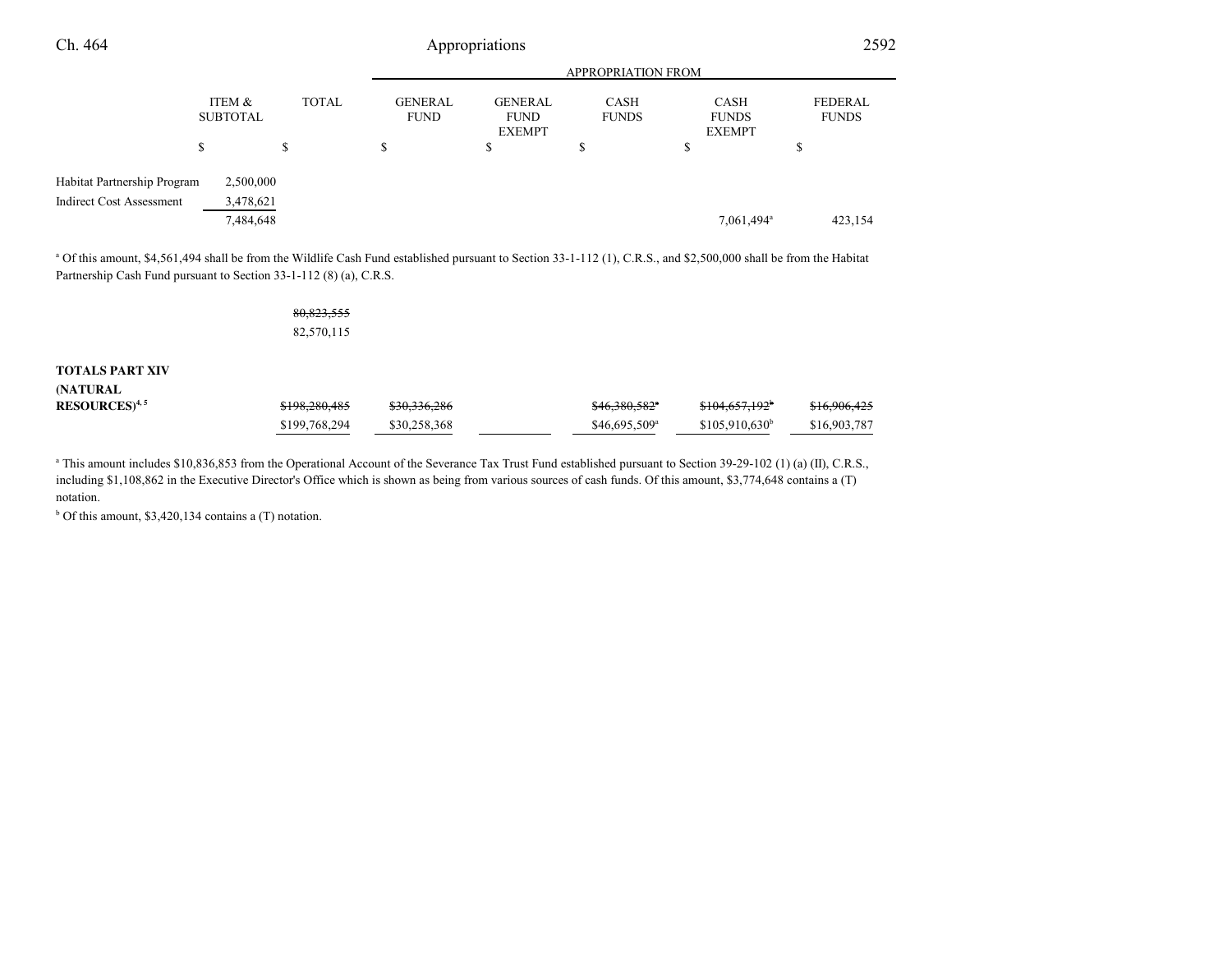**FOOTNOTES** -- The following statements are referenced to the numbered footnotes throughout section 2.

- <sup>4</sup> All Departments, Totals -- The General Assembly requests that copies of all reports requested in other footnotes contained in this act be delivered to the Joint Budget Committee and the majority and minority leadership in each house of the General Assembly.
- <sup>5</sup> All Departments, Totals -- Every Department is requested to submit to the Joint Budget Committee information on the number of additional federal and cash funds exempt FTE associated with any federal grants or private donations that are applied for or received during FY 2007-08.The information should include the number of FTE, the associated costs (such as workers' compensation, health and life benefits, need foradditional space, etc.) that are related to the additional FTE, the direct and indirect matching requirements associated with the federal grantor donated funds, the duration of the grant, and a brief description of the program and its goals and objectives.
- <sup>102</sup> Department of Natural Resources, Division of Reclamation, Mining, and Safety, Inactive Mines, Mine Site Reclamation -- It is the intent of the General Assembly that these funds shall remain available until completion of the project or the close of FY 2009-10, whichever comes first. At project completion or the end of the three-year period, any unexpended balances shall revert to the Operation Account of the SeveranceTax Trust Fund from which they were appropriated.
- 103 Department of Natural Resources, Division of Reclamation, Mining, and Safety, Inactive Mines, Reclamation of Forfeited Mine Sites -- It is the intent of the General Assembly that the appropriation to this line item remain available until the completion of the project or the close ofFY 2009-10, whichever comes first. At project completion or the end of the three-year period, any unexpended amount shall revert to theOperational Account of the Severance Tax Trust Fund, from which this appropriation was made.
- 103a Department of Natural Resources, Oil and Gas Conservation Commission, Program Costs -- It is the intent of the General Assembly that, of the 4.0 new FTE approved for FY 2007-08, 1.0 FTE be located in Rifle for enforcement purposes.
- <sup>104</sup> Department of Natural Resources, Oil and Gas Conservation Commission, Emergency Response -- It is the intent of the General Assembly that funding for this line item be expended in the event that there is an oil and gas related emergency under the jurisdiction of the Oil and Gas Conservation Commission. The purpose of this funding is for investigation, prevention, monitoring, and mitigation of circumstances which are caused by or are alleged to be associated with oil and gas activities and which call for immediate action by the Oil and Gas Conservation Commission. An emergency creates a threat to public health, safety, or welfare or to the environment as proclaimed by the Oil and GasConservation Commission Director and approved by order of the Oil and Gas Conservation Commission. The Oil and Gas Conservation

Ch. 464